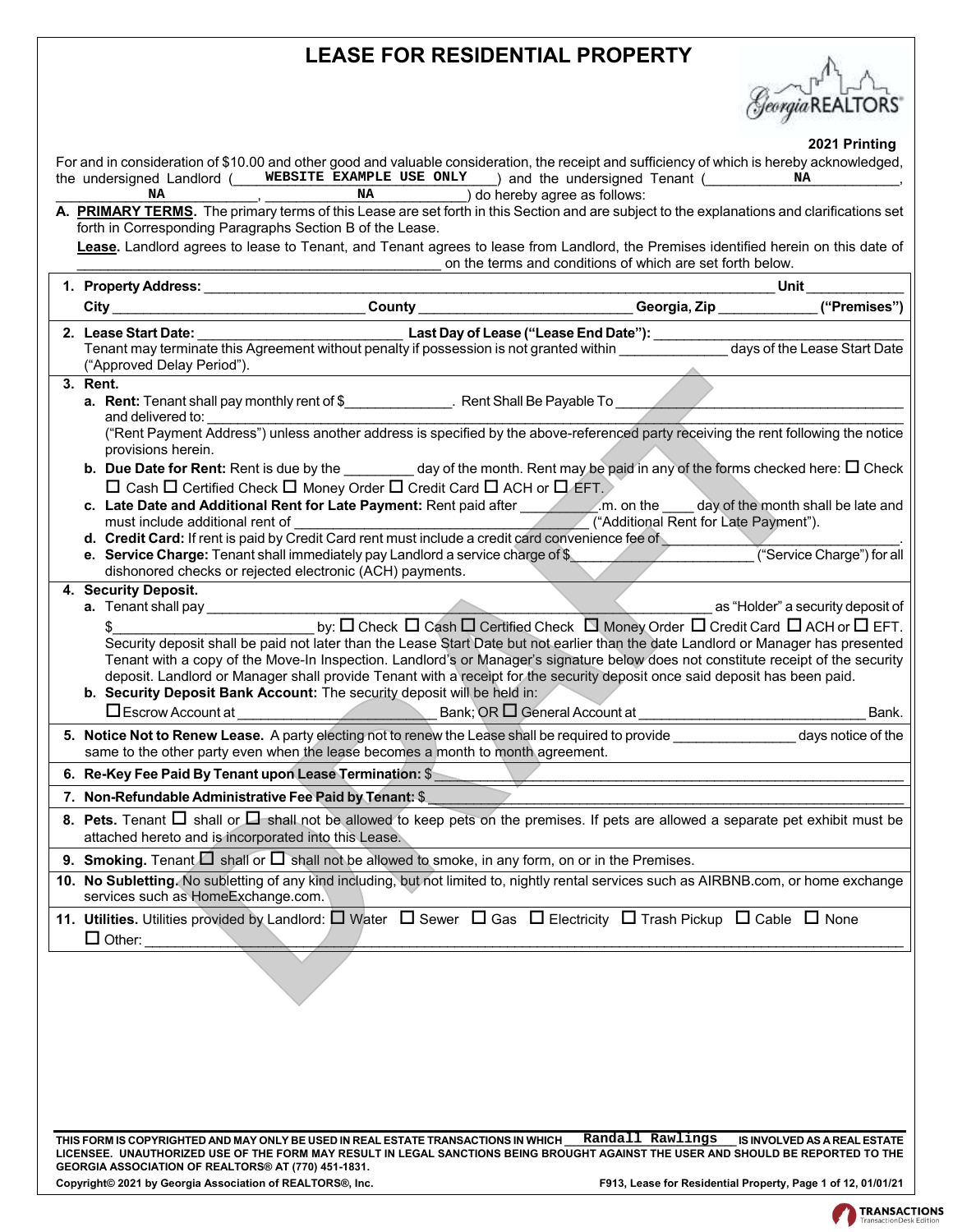|                                                                                                                           |                                       |                  | additional expenses for unanticipated vacancies, turnkey expenses and re-letting costs.      |                                                                                                                                     | 12. Early Termination by Tenant. Tenant $\Box$ shall OR $\Box$ shall not have the right to terminate this Lease early. If Tenant has a right to<br>terminate the Lease early, Tenant must pay the lesser of 35% of the sum of the rental payments remaining during the current lease term<br>or the sum of the charges in the subparagraphs c. and d. below. These fees are a reasonable pre-estimate of Landlord's and Manager's                                                                                                                                                                                                                                                                                                                                                                                                                                                                                                                                                                                                                                                                                          |
|---------------------------------------------------------------------------------------------------------------------------|---------------------------------------|------------------|----------------------------------------------------------------------------------------------|-------------------------------------------------------------------------------------------------------------------------------------|----------------------------------------------------------------------------------------------------------------------------------------------------------------------------------------------------------------------------------------------------------------------------------------------------------------------------------------------------------------------------------------------------------------------------------------------------------------------------------------------------------------------------------------------------------------------------------------------------------------------------------------------------------------------------------------------------------------------------------------------------------------------------------------------------------------------------------------------------------------------------------------------------------------------------------------------------------------------------------------------------------------------------------------------------------------------------------------------------------------------------|
|                                                                                                                           |                                       |                  | $\Box$ a. Give Landlord no less than $\Box$ days prior notice of the termination.            |                                                                                                                                     |                                                                                                                                                                                                                                                                                                                                                                                                                                                                                                                                                                                                                                                                                                                                                                                                                                                                                                                                                                                                                                                                                                                            |
|                                                                                                                           |                                       |                  | $\Box$ b. Comply in ALL respects with the requirements set out in Paragraph B.12.            |                                                                                                                                     |                                                                                                                                                                                                                                                                                                                                                                                                                                                                                                                                                                                                                                                                                                                                                                                                                                                                                                                                                                                                                                                                                                                            |
| $\Box$ c. In addition to the rent due, pay as liquidated damages \$                                                       |                                       |                  |                                                                                              |                                                                                                                                     | In addition to the rent due, pay as liquidated damages \$<br>would have been owed through the Lease End Date, not later than __________ days from the date Notice to Terminate is received.                                                                                                                                                                                                                                                                                                                                                                                                                                                                                                                                                                                                                                                                                                                                                                                                                                                                                                                                |
|                                                                                                                           | date Notice to Terminate is received. |                  |                                                                                              |                                                                                                                                     | □ d. Pay an Early Lease Termination Administrative Fee of \$_____________________________, not later than ______________days from the                                                                                                                                                                                                                                                                                                                                                                                                                                                                                                                                                                                                                                                                                                                                                                                                                                                                                                                                                                                      |
|                                                                                                                           |                                       |                  |                                                                                              | upon such termination and Tenant vacating the Premises, Landlord shall credit Tenant with the sum of \$                             | 13. Early Termination by Landlord. Landlord shall have the right to terminate the Lease early upon not less than sumpley and tice and<br>("Early Termination Fee to Tenant") which shall first be applied against any monies owing from Tenant to Landlord with the balance                                                                                                                                                                                                                                                                                                                                                                                                                                                                                                                                                                                                                                                                                                                                                                                                                                                |
| thereafter being paid to Tenant by Landlord.                                                                              |                                       |                  |                                                                                              |                                                                                                                                     |                                                                                                                                                                                                                                                                                                                                                                                                                                                                                                                                                                                                                                                                                                                                                                                                                                                                                                                                                                                                                                                                                                                            |
|                                                                                                                           |                                       |                  |                                                                                              | 14. Holding Over Rate. The daily rate for holding over beyond the expiration or termination of the Lease is \$_                     |                                                                                                                                                                                                                                                                                                                                                                                                                                                                                                                                                                                                                                                                                                                                                                                                                                                                                                                                                                                                                                                                                                                            |
| 15. Fee to Prepare Lease Amendment: \$                                                                                    |                                       |                  |                                                                                              |                                                                                                                                     |                                                                                                                                                                                                                                                                                                                                                                                                                                                                                                                                                                                                                                                                                                                                                                                                                                                                                                                                                                                                                                                                                                                            |
|                                                                                                                           |                                       |                  | 16. Use: Only the following people are authorized to occupy the Premises:                    |                                                                                                                                     |                                                                                                                                                                                                                                                                                                                                                                                                                                                                                                                                                                                                                                                                                                                                                                                                                                                                                                                                                                                                                                                                                                                            |
|                                                                                                                           |                                       |                  |                                                                                              |                                                                                                                                     |                                                                                                                                                                                                                                                                                                                                                                                                                                                                                                                                                                                                                                                                                                                                                                                                                                                                                                                                                                                                                                                                                                                            |
| 17. Appliances provided by Landlord:                                                                                      |                                       |                  |                                                                                              |                                                                                                                                     |                                                                                                                                                                                                                                                                                                                                                                                                                                                                                                                                                                                                                                                                                                                                                                                                                                                                                                                                                                                                                                                                                                                            |
| $\Box$ Compactor                                                                                                          | $\Box$ Dryer                          | $\Box$ Microwave | $\Box$ Range                                                                                 | $\Box$ Washer                                                                                                                       | D Other: __________________                                                                                                                                                                                                                                                                                                                                                                                                                                                                                                                                                                                                                                                                                                                                                                                                                                                                                                                                                                                                                                                                                                |
| $\Box$ Dishwasher                                                                                                         | $\Box$ Electric                       | $\Box$ Oven      | $\Box$ Built-in                                                                              | □ Wine/Drink Cooler                                                                                                                 | $\Box$ Other:                                                                                                                                                                                                                                                                                                                                                                                                                                                                                                                                                                                                                                                                                                                                                                                                                                                                                                                                                                                                                                                                                                              |
| $\Box$ Disposal                                                                                                           | $\Box$ Gas                            | $\Box$ Electric  | $\Box$ Free-standing                                                                         | $\Box$ Venthood                                                                                                                     | Other: _________________                                                                                                                                                                                                                                                                                                                                                                                                                                                                                                                                                                                                                                                                                                                                                                                                                                                                                                                                                                                                                                                                                                   |
|                                                                                                                           |                                       | $\Box$ Gas       | $\Box$ Refrigerator                                                                          |                                                                                                                                     | $\Box$ Other:                                                                                                                                                                                                                                                                                                                                                                                                                                                                                                                                                                                                                                                                                                                                                                                                                                                                                                                                                                                                                                                                                                              |
| elsewhere herein.                                                                                                         |                                       |                  |                                                                                              |                                                                                                                                     | 18. Lawn & Exterior Maintenance. $\Box$ Tenant OR $\Box$ Landlord shall maintain the lawn and perform exterior maintenance as described                                                                                                                                                                                                                                                                                                                                                                                                                                                                                                                                                                                                                                                                                                                                                                                                                                                                                                                                                                                    |
|                                                                                                                           |                                       |                  |                                                                                              | 19. Pest Control. Pest Control, as specified elsewhere in the Lease, shall be the responsibility of and paid for by:                |                                                                                                                                                                                                                                                                                                                                                                                                                                                                                                                                                                                                                                                                                                                                                                                                                                                                                                                                                                                                                                                                                                                            |
| $\Box$ Tenant OR $\Box$ Landlord.                                                                                         |                                       |                  |                                                                                              |                                                                                                                                     |                                                                                                                                                                                                                                                                                                                                                                                                                                                                                                                                                                                                                                                                                                                                                                                                                                                                                                                                                                                                                                                                                                                            |
|                                                                                                                           |                                       |                  |                                                                                              |                                                                                                                                     | 20. Propensity of Flooding. The Premises $\Box$ have OR $\Box$ have not flooded at least three (3) times within the past five (5) years.                                                                                                                                                                                                                                                                                                                                                                                                                                                                                                                                                                                                                                                                                                                                                                                                                                                                                                                                                                                   |
|                                                                                                                           |                                       |                  | Tenant $\Box$ has OR $\Box$ has not received a copy of the Lead-Based Paint Pamphlet (CB04). | 21. Lead Based Paint. The Premises $\square$ were (attach F918 Lead-Based Paint Exhibit) OR $\square$ were not built prior to 1978. |                                                                                                                                                                                                                                                                                                                                                                                                                                                                                                                                                                                                                                                                                                                                                                                                                                                                                                                                                                                                                                                                                                                            |
| 22. Other Liquidated Damages Paid By Tenant.<br>herein shall be \$<br>b. Denial of Access Charge: Tenant agrees to pay \$ |                                       |                  |                                                                                              | ("Fee to Halt Dispossessory Action") plus an Administrative Fee of \$                                                               | a. Fee to Halt Dispossessory Action: The fee paid by Tenant to halt dispossessory actions in certain situations as set forth elsewhere<br>per occurrence.<br>for each incident where Tenant denies Landlord access to the                                                                                                                                                                                                                                                                                                                                                                                                                                                                                                                                                                                                                                                                                                                                                                                                                                                                                                  |
|                                                                                                                           |                                       |                  | Premises ("Denial of Access Fee") as described elsewhere herein.                             |                                                                                                                                     |                                                                                                                                                                                                                                                                                                                                                                                                                                                                                                                                                                                                                                                                                                                                                                                                                                                                                                                                                                                                                                                                                                                            |
|                                                                                                                           |                                       |                  |                                                                                              |                                                                                                                                     | c. Unauthorized Pet Charge: \$                                                                                                                                                                                                                                                                                                                                                                                                                                                                                                                                                                                                                                                                                                                                                                                                                                                                                                                                                                                                                                                                                             |
| d. Unauthorized smoking within the Premises charge: \$                                                                    |                                       |                  | e. Utility Disconnection Charge for un-authorized disconnection of utility service: \$       |                                                                                                                                     |                                                                                                                                                                                                                                                                                                                                                                                                                                                                                                                                                                                                                                                                                                                                                                                                                                                                                                                                                                                                                                                                                                                            |
| 23. Renewal.                                                                                                              |                                       |                  |                                                                                              |                                                                                                                                     |                                                                                                                                                                                                                                                                                                                                                                                                                                                                                                                                                                                                                                                                                                                                                                                                                                                                                                                                                                                                                                                                                                                            |
|                                                                                                                           |                                       |                  |                                                                                              |                                                                                                                                     | a. Term: The Lease $\square$ shall automatically renew in _________ month increments (each of which shall be referred to as a "Renewal                                                                                                                                                                                                                                                                                                                                                                                                                                                                                                                                                                                                                                                                                                                                                                                                                                                                                                                                                                                     |
|                                                                                                                           |                                       |                  |                                                                                              | language below regarding the "Automatic Renewal" of the Lease shall not be applicable or part of this Lease.                        | Term") or $\Box$ shall renew on a month to month basis with all other terms and conditions of the Lease remaining the same including,<br>but not limited to, the number of days notice required to terminate the Lease. If the month to month option is selected, then the<br>b. Automatic Renewal: Upon the first day of the calendar month following the initial Lease End Date, and every twelve (12) months<br>thereafter, the rent will automatically increase % over the immediately preceding rental rate. Landlord shall have the right to<br>increase the rent above this amount upon notice being given to Tenant at least ninety (90) days prior to the end of the then applicable<br>Lease Term or Renewal Term. Upon the receipt of such notice, Tenant shall have thirty (30) days thereafter to notify Landlord of<br>Tenant's decision either to: (1) terminate the Lease effective upon the end of the current term of the Lease; or (2) accept the increase<br>in the rent above the amount set forth elsewhere in the Lease. If Tenant fails to timely respond to the notice of rent increase above the |
| effect.                                                                                                                   | Term. After the expiration of         |                  |                                                                                              |                                                                                                                                     | increase set forth elsewhere herein, then Tenant shall be deemed to have accepted the increase in rent for the subsequent Renewal<br>Renewal Terms, the Lease shall automatically become a month-to-month Lease if not otherwise<br>terminated. All other terms and conditions of this Lease, including the notice provisions, shall remain the same and in full force and in                                                                                                                                                                                                                                                                                                                                                                                                                                                                                                                                                                                                                                                                                                                                              |

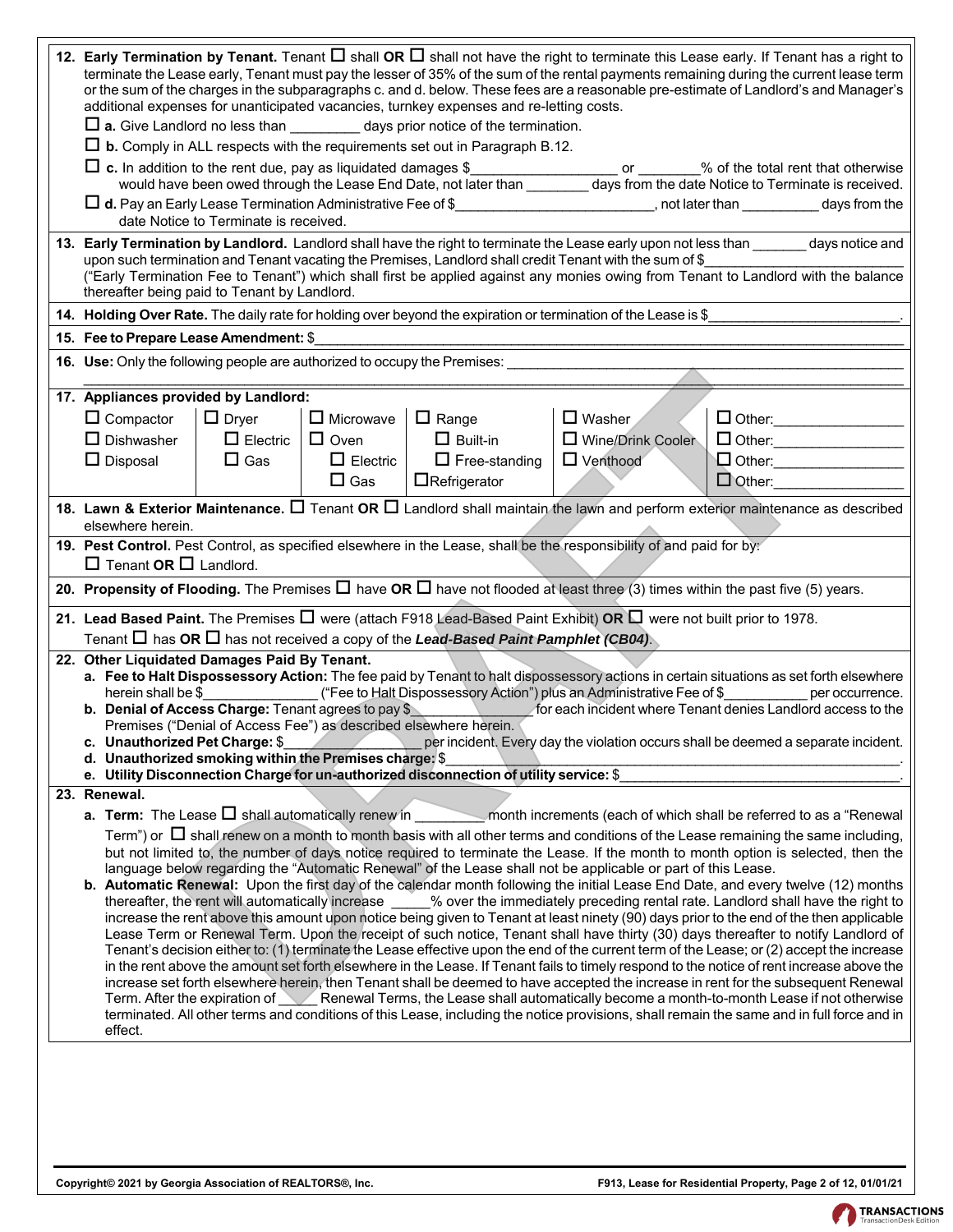|  | 24. Brokerage Relationships in this Transaction:                                                                                                                                                |                                                                                                                                                                                                                                                                                                                              |
|--|-------------------------------------------------------------------------------------------------------------------------------------------------------------------------------------------------|------------------------------------------------------------------------------------------------------------------------------------------------------------------------------------------------------------------------------------------------------------------------------------------------------------------------------|
|  | (1) working with Tenant as a $\square$ client or $\square$ customer.<br>$(2)$ $\Box$ acting as a dual agent representing Landlord and Tenant.<br>$(3)$ $\Box$ acting as designated agent where: | b. Listing Broker is the control of the control of the control of the control of the control of the control of<br>and is:<br>(1) working with Landlord as a $\square$ client or $\square$ customer.<br>(2) $\Box$ acting as a dual agent representing Tenant and Landlord.<br>$(3)$ $\Box$ acting as designated agent where: |
|  | has been assigned to exclusively represent Tenant.                                                                                                                                              | has been assigned to exclusively represent Landlord.                                                                                                                                                                                                                                                                         |
|  | 25. Material Relationship Disclosure: Broker and/or their affiliated licensees disclose the following material relationships:<br>26. Disclosure of Ownership and Agents.                        | a. Owner Disclosure: The name and address of the Owner of record of the Premises or the person authorized to act for and on behalf                                                                                                                                                                                           |
|  | of the Owner for the purpose of serving of process and receiving demands and notices is as follows:                                                                                             |                                                                                                                                                                                                                                                                                                                              |
|  | b. Manager Disclosure: The name and address of the person authorized to manage the Premises and Property is as follows:<br>Brokerage Firm:                                                      | (hereinafter "Manager").                                                                                                                                                                                                                                                                                                     |
|  | <b>Contact Person:</b>                                                                                                                                                                          | Phone Number:                                                                                                                                                                                                                                                                                                                |
|  | Tenant(s) Initials                                                                                                                                                                              | Landlord(s) Initials                                                                                                                                                                                                                                                                                                         |

#### **B. CORRESPONDING PARAGRAPHS**

- **1. Agreement to Lease.** The parties agree to enter into this Lease for the Premises which may be further described in Exhibit "A". The Premises may be part of a larger property ("Property"). If so, Tenant shall have the right to use the common areas of the Property subject to: (a) all rules, regulations and covenants applicable thereto; and (b) the common areas being reduced, modified, altered or being made subject to further use restrictions adopted by Landlord, in its sole discretion, or any community association responsible for the same. While Tenant may use and enjoy the Premises to the fullest extent permitted in this Lease, no estate or permanent legal interest in the Premises is being transferred or conveyed by Landlord to Tenant herein. Landlord shall have the right to assign this Lease to a subsequent owner of the Premises.
- **2. Term and Possession.** If Landlord is unable to deliver possession of Premises on the Start Date, rent shall be abated on a daily basis until possession is granted. Neither Owner, Landlord or Broker shall be liable for any delay in the delivery of possession of Premises to Tenant.
- **3. Rent.** Tenant shall pay rent in advance to Landlord monthly, and on or before the Due Date during the Lease Term to the Rent Payment Address (or at such other address as may be designated from time to time by Landlord in writing). If the Lease Start Date or the Lease End Date is on the second day through the last day of any month, the rent shall be prorated for that month. Mailing the rent payment shall not constitute payment. Rent must be actually received by Landlord to be considered paid. Tenant acknowledges that all funds received by Landlord will be applied to the oldest outstanding balance owed by Tenant to Landlord. Rent not paid in full by the Due Date shall be late. Landlord may, but shall have no obligation to accept any rent paid after the Due Date. If late payment is made and Landlord accepts the same, the payment must include Additional Rent for Late Payment in the form of cash, cashier's check, certified check or wire transfer of immediately available funds, and if applicable, the Service Charge for any returned check. Landlord reserves the right, upon notice to Tenant, to refuse to accept personal checks from Tenant after one or more of Tenant's personal checks have been returned by the bank unpaid. **Example 10**<br> **DRAFTARAGEARAPHS**<br> **Landlord(s)** Initials<br> **Landlord(s)** Initials<br> **Landlord(s)** Initials<br> **Landlord(s)** Initials<br> **Landlord(s)** Individuals<br> **Landlord(s)** Initials<br> **Landlord(s)** Individuals the form of the

#### **4. Security Deposit.**

- **a. Move-In:** Prior to Tenant tendering a Security Deposit, Landlord shall provide Tenant with a comprehensive list of any existing damages to Premises. Prior to taking occupancy, Tenant will be given the right to inspect Premises to ascertain the accuracy of the form. Both Landlord and Tenant shall sign the form and Tenant shall be entitled to retain a copy of the form. Tenant acknowledges that Tenant has carefully inspected the Premises, is familiar with the same and that the Premises are in a good and habitable condition.
- **b. Deposit of Same:** Holder shall deposit the Security Deposit within five (5) banking days of receiving the same into the bank and account referenced herein. If Landlord is managing the property, the Security Deposit may be deposited in a general account, and it will not be segregated and will be co-mingled with other funds of Holder.

*[NOTE: If Landlord or Landlord's spouse or minor children own more than ten (10) rental units, if Landlord is not a natural person or if* Landlord is a real estate licensee or if the management, including rent collection, is performed by third persons, natural or otherwise, *for a fee, the Security Deposit must be deposited into an escrow account.]*

All interest earned on the above-referenced account shall belong to the Holder. Holder shall have the right to change the bank in which the Security Deposit is held upon notice to Landlord and Tenant, provided that the type of account remains the same. Landlord shall have the right upon fourteen (14) days prior notice to Holder and Tenant to change the Holder of the Security Deposit and / or the bank account into which the Security Deposit is deposited; provided that the new Holder designated by Landlord is a licensed Georgia real estate broker and the bank account into which the Security Deposit is deposited into is an escrow/trust account.

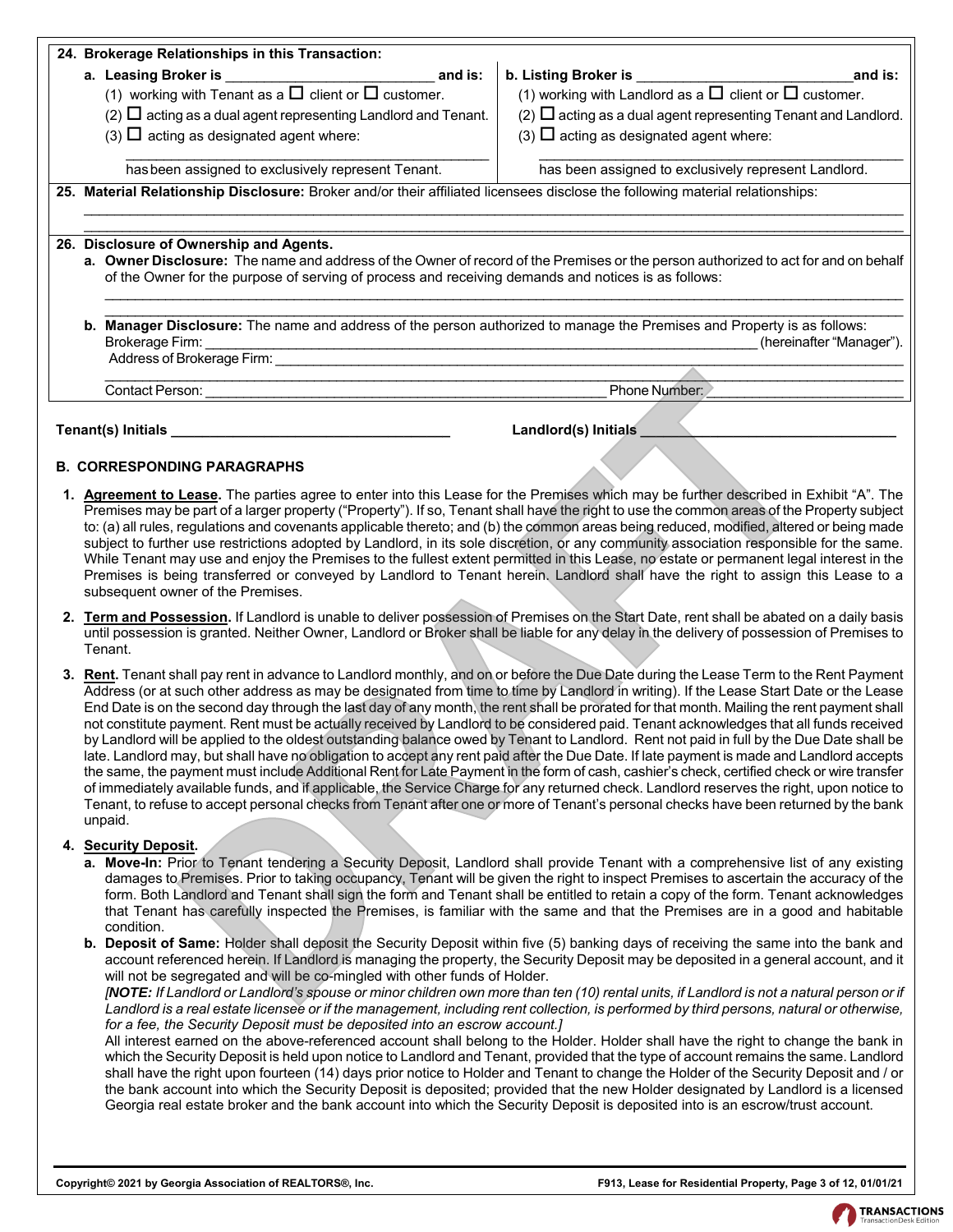- **c. Security Deposit Check Not Honored:** In the event any Security Deposit check is dishonored, for any reason, by the bank upon which it is drawn, Holder shall promptly notify all parties to this Agreement of the same. Tenant shall have three (3) banking days after notice to deliver good funds to Holder. In the event Tenant does not timely deliver good funds, Landlord shall have the right to terminate this Lease upon notice to Tenant.
- **d. Return of Security Deposit:** The balance of the Security Deposit to which Tenant is entitled shall be returned to Tenant by Holder within thirty (30) days after the termination of this Agreement or the surrender of Premises by Tenant, whichever occurs last (hereinafter "Due Date"); provided that Tenant meets the following requirements: (1) the full term of the Lease has expired; (2) Tenant has given the required written notice to vacate; (3) the Premises is clean and free of dirt, trash and debris; (4) all rent, additional rent, fees and charges have been paid in full; (5) there is no damage to the Premises or the Property except for normal wear and tear or damage noted at the commencement of the Lease in the Move-In, Move-Out Condition Report (F910 or F911) signed by Landlord and Tenant; and (6) all keys to the Premises and to recreational or other facilities, access cards, gate openers and garage openers have been returned to Landlord or Manager.
- **e. Deductions from Security Deposit:** Holder shall have the right to deduct from the Security Deposit: (1) the cost of repairing any damage to Premises or Property caused by Tenant, Tenant's household or their invitees, licensees and guests, other than normal wear and tear; (2) unpaid rent, utility charges or pet fees; (3) cleaning costs if Premises is left unclean; (4) the cost to remove and dispose of any personal property; (5) late fees and any other unpaid fees, costs and charges referenced herein.
- **f. Move-Out Statement:** Holder shall provide Tenant with a statement ("Move-Out Statement") listing the exact reasons for the retention of the Security Deposit or for any deductions there from. If the reason for the retention is based upon damage to Premises, such damages shall be specifically listed in the Move-Out Statement. The Move-Out Statement shall be prepared within three (3) banking days after the termination of occupancy. If Tenant terminates occupancy without notifying the Holder, Holder may make a final inspection within a reasonable time after discovering the termination of occupancy. Tenant shall have the right to inspect Premises within five (5) banking days after the termination of occupancy in order to ascertain the accuracy of the Move-Out Statement. If Tenant agrees with the Move-Out Statement, Tenant shall sign the same. If Tenant refuses to sign the Move-Out Statement, Tenant shall specify in writing, the items on the Move-Out Statement with which Tenant disagrees within three (3) banking days. For all purposes herein, a banking day shall not include Saturday, Sunday or federal holidays.
- **g. Delivery of Move-Out Statement:** Holder shall send the Move-Out Statement, along with the balance, if any, of the Security Deposit, to Tenant on or before it is due under state law. The Move-Out Statement shall either be delivered personally to Tenant or mailed to the last known address of Tenant via first class mail. If the letter containing the payment is returned to Holder undelivered and if Holder is unable to locate Tenant after a reasonable effort, the payment shall become the property of Landlord ninety (90) days after the date the payment was mailed.
- **h. Right of Holder to Interplead Security Deposit:** If there is a bona fide dispute over the Security Deposit, Holder may, (but shall not be required to), interplead the funds into a court of competent jurisdiction upon notice to all parties having an interest in the Security Deposit. Holder shall be reimbursed for and may deduct from any funds interpleaded its costs and expenses including reasonable attorneys' fees actually incurred. The prevailing defendant in the interpleader lawsuit shall be entitled to collect its attorneys' fees and court costs and the amount deducted by Holder from the non-prevailing party. All parties hereby agree to indemnify and hold Holder harmless from and against all claims, causes of action, suits and damages arising out of or related to the performance by Holder of its duties hereunder. All parties further covenant and agree not to sue Holder for damages relating to any decision of Holder to disburse the Security Deposit made in accordance with the requirements of this Lease or to interplead the Security Deposit into a court of competent jurisdiction. then in the massoable time affected model and the mail of coupley and the mail of the mail hand have the The mail hand the mail hand the mail hand the mail hand the TH and the mail hand the TH and the mail hand the mail to

## **5. Notices.**

- **a. Required Notice to Lease Termination or Raising the Rent:** Either party must provide the other party with the number of days notice to terminate the Lease set forth elsewhere herein. Landlord must provide Tenant with the same number of days notice prior to increasing the rental rate.
- **b. Generally:** All notices given hereunder shall be in writing, legible and signed by the party giving the notice. In the event of a dispute regarding notice, the burden shall be on the party giving notice to prove delivery. The requirements of this notice paragraph shall apply even prior to this Agreement becoming binding. Notices shall only be delivered: (1) in person; (2) by courier, overnight delivery service or by certified or registered U.S. mail (hereinafter collectively "Delivery Service"); or (3) by e-mail or facsimile. The person delivering or sending the written notice signed by a party may be someone other than that party.
- **c. Delivery of Notice:** A notice to a party shall be deemed to have been delivered and received upon the earliest of the following to occur: (1) the actual receipt of the written notice by a party; (2) in the case of delivery by a Delivery Service, when the written notice is delivered to an address of a party set forth herein (or subsequently provided by the party following the notice provisions herein), provided that a record of the delivery is created; (3) in the case of delivery electronically, on the date and time the written notice is electronically sent to an e-mail address or facsimile number of a party herein (or subsequently provided by the party following the notice provisions herein). Notice to a party shall not be effective unless the written notice is sent to an address, facsimile number or email address of the party set forth herein (or subsequently provided by the party following the notice provisions herein).
- **d. When Broker Authorized to Accept Notice for Client:** No Broker shall have the authority to accept notice on behalf of a Tenant or Landlord except that a Broker acting as the Manager hereunder shall be authorized to receive notices on behalf of Landlord and notices delivered to Manager shall for all purposes herein be deemed to be notice to Landlord provided that the notice is delivered to Manager following the notice proceedings set forth here to Manager's address, facsimile number or e-mail address of Manager set forth herein (or subsequently provided by the Manager to Tenant following the notice provisions herein).
- **6. Re-Key Fee.** Upon vacating the Premises Tenant agrees to pay the fee to rekey the locks set forth elsewhere herein either upon the termination of the Lease or to replace any mailbox keys or access cards not returned by Tenant at move out.
- **7. Administrative Fee.** Prior to the commencement of occupancy, Tenant shall pay Holder the non-refundable Administrative Fee set forth elsewhere herein.

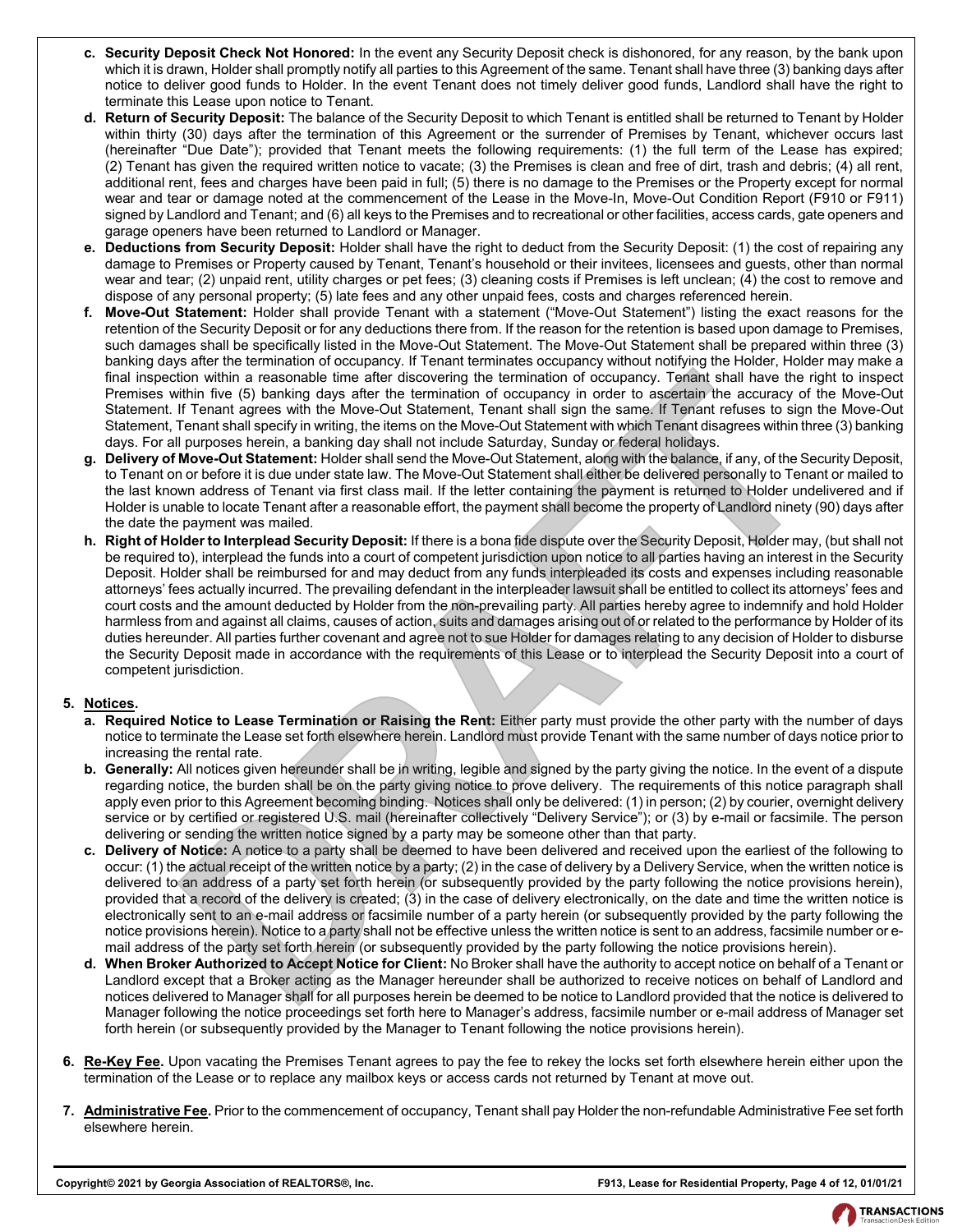- **8. Pets.** No pets are allowed or shall be kept in the Premises or on the Property unless a separate pet exhibit is attached to and incorporated into this Lease.
- **9. No Smoking.** Unless specifically authorized in this Agreement, Premises shall be a smoke free zone and smoking shall not be permitted therein. This includes electronic cigarettes and vaping.
- **10. No Subletting.** Tenant may not sublet Premises in whole or in part or assign this Lease without the prior written consent of Landlord which consent may be withheld for any reason or for no reason. This Lease shall create the relationship of Landlord and Tenant between the parties hereto. Tenant is specifically prohibited from offering all or part of the Premises for short-term rental such as through AirBnB, VRBO, or other such sites or programs, regardless of any local laws that may be or have been enacted. Any advertising or on-line postings as well as actual rentals of the Premises to vacation or short-term guests shall constitute a material breach of this Agreement. Any person who is not a Tenant, as defined herein, who occupies any portion of the Premises, for any period of time whatsoever, for any compensation or consideration whatsoever (including, without limitation, the payment of money and/or trade and/or barter of other goods, services, or property occupancy rights) is NOT a guest, and such occupancy constitutes unauthorized subletting or assignment which is a substantial and material breach of this Agreement.
- **11. Utilities.** Landlord shall have no responsibility to connect utilities the responsibility of which to pay for shall be that of the Tenant. Tenant shall select and connect all utilities to be paid for by Tenant within three (3) banking days from the commencement of the Lease and shall keep these utilities on through the completion of the Move-Out Inspection. In the event Landlord fails to disconnect any utilities serving the Premises after completing the move in inspection and Tenant receives the benefit of such utilities paid for by Landlord, Tenant shall, upon receiving a bill for the same, immediately pay the cost thereof as additional rent to Landlord. In addition, Tenant shall immediately cause any such utility to be transferred to Tenant's name so that the bill goes to and is paid directly by Tenant.

#### **12. Early Termination by Tenant.**

- **a. Right to Terminate Early:** Tenant shall have the right to terminate this Lease early only if Tenant has expressly been given the right to terminate the Lease early as provided elsewhere herein, Tenant is not in default hereunder at the time of giving notice, Tenant has strictly complied with all of the provisions of this paragraph, Tenant continues to pay rent on time and in full for the months prior to the Termination Date, Tenant pays any additional fees due per this section on time as set out in the Primary Terms section, and termination is as of the last day of a calendar month. If all of these conditions have been met, Tenant may terminate this Lease by following the procedures set forth elsewhere herein and returning the Premises in a clean and rent ready condition, ordinary wear and tear excepted. To be effective, any notice for early termination must be signed by all Tenants. Tenant's election of early termination shall not relieve Tenant of responsibilities and obligations regarding damage to Premises and/or Property. Tenant may not apply the security deposit toward the payment of any of Tenant's financial obligations set forth herein. it.b.thengy on the same interned to Franchi and the behind of the same interned to the same, immediately pay the cost thencef is a didditional rent to Landdord. In addition, Tennation by the behind the title best can be th
- **b. Military Activation:** Notwithstanding any provision to the contrary contained herein, if Tenant is called to active duty in the military during the term of this Lease, Tenant shall present to Landlord the official orders activating Tenant; then and in that event, this Lease shall be controlled by the Service Members' Civil Relief Act of 2003 as amended in 50 U.S.C.A. § 50-534 and O.C.G.A. § 44-7-22.
- **c. Active Military:** If Tenant is on active duty with the United States military and Tenant or an immediate family member of Tenant occupying Premises receives, during the term of this Lease, permanent change of station orders or temporary duty orders for a period in excess of three (3) months, Tenant's obligation for rent hereunder shall not exceed: (1) thirty (30) days rent after Tenant gives notice under this section; and (2) the cost of repairing damage to Premises or Property caused by an act or omission of Tenant. If Tenant is active duty military and presents to Landlord a copy of official orders of transfer to another military location, then and in that event, Tenant shall be required to give Landlord the notice to terminate early set forth elsewhere herein but shall have no obligation to pay an Early Lease Termination Administrative Fee or additional rent other than for thirty (30) days after Tenant gives notice under this section in accordance with O.C.G.A. § 44-7-22.
- **d. Victim of Domestic Abuse:** Notwithstanding any provision to the contrary contained herein, if Tenant receives a "Civil family violence order" or a "Criminal family violence order" as defined in O.C.G.A. § 44-7-23, and Tenant provides Landlord with a copy of said order, then and in that event, Tenant shall be required to give Landlord the notice to terminate early set forth elsewhere herein but shall have no obligation to pay an Early Lease Termination Administrative Fee or additional rent other than for thirty (30) days after Tenant gives notice under this section.
- **13. Early Termination by Landlord.** Landlord may terminate the Lease prior to the lease expiration date and in such event Tenant agrees to vacate the Premises subject to the following:
	- **a.** Landlord shall give Tenant written notice of the early termination and to vacate (in which case Tenant shall still owe rent through the notice period); and
	- **b.** After Tenant has vacated the Premises, Landlord shall credit to Tenant the Early Termination Fee to Tenant as liquidated damages for disturbing Tenant's quiet enjoyment of the Premises and for the inconvenience of moving early. This credit will be applied to the Tenant account at the time the Tenant vacates the Premises and shall be included with any applicable security deposit refund. The foregoing shall not relieve the Tenant of his or her responsibilities and obligations regarding any damage to the property.
- **14. Holding Over.** Tenant shall have no right to remain in the Premises after the termination or expiration of this Lease. Should Tenant fail to vacate the Premises upon the termination or expiration of this Agreement, Tenant shall pay Landlord the per day Holding Over Fee set forth elsewhere herein for every day that Tenant holds over after the expiration or termination of this Lease. Acceptance of the Holding Over Fee by Landlord shall in no way limit Landlord's right to treat Tenant as a tenant at sufferance for unlawfully holding over and to dispossess Tenant for the same.
- **15. Fee to Prepare Lease Amendment.** Should Tenant request and Landlord consent to modifying the Lease, Tenant agrees to pay Manager the Fee to Prepare Lease Amendment set forth elsewhere herein.

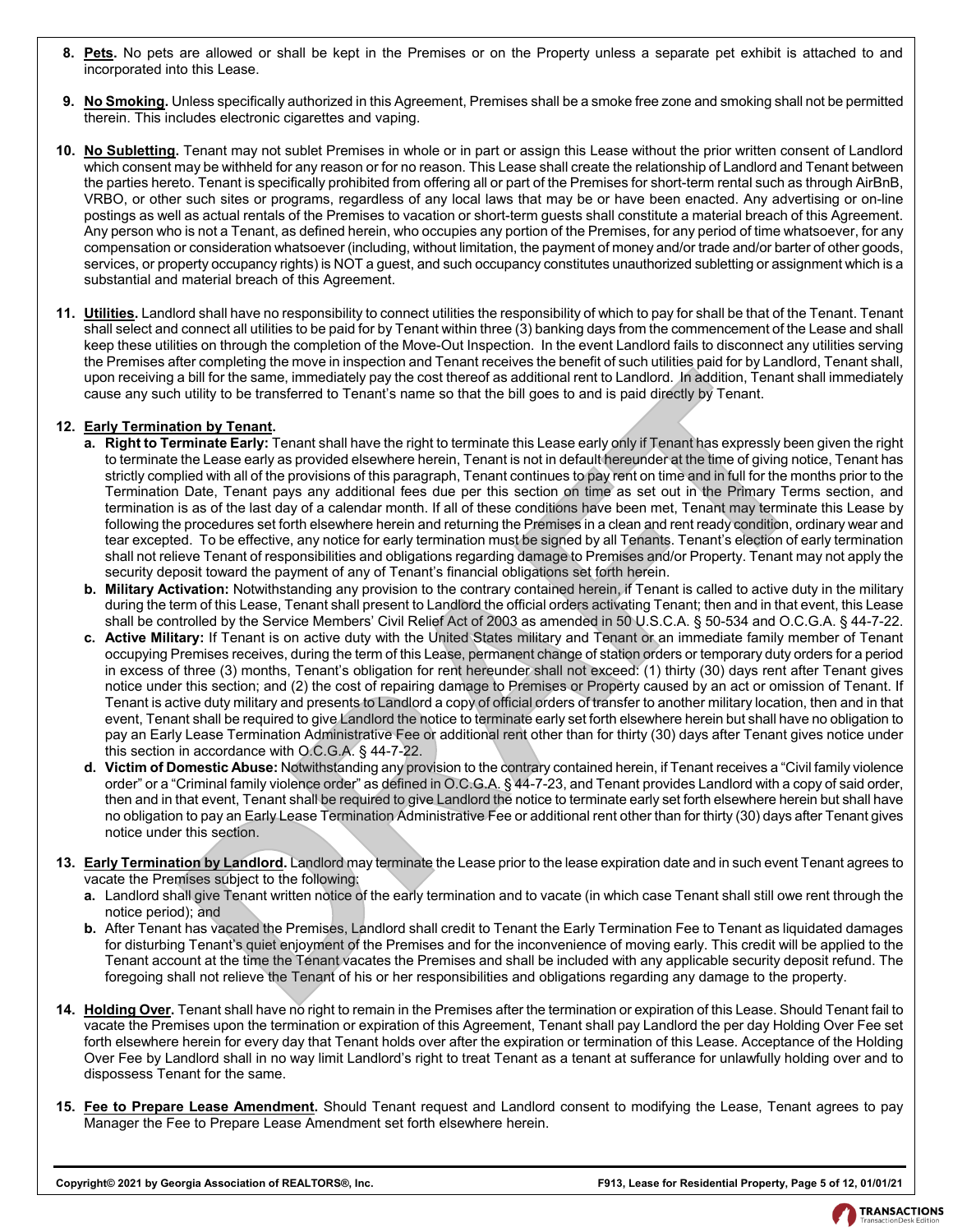- **16. Use.** Premises shall be used for residential purposes only and shall be occupied only by those persons listed in this Agreement. Premises and Property shall be used by Tenant and Tenant shall cause all occupants of the Premises and their guests, invitees, licensees and contractors of Tenant to use the Premises and Property in accordance with all federal, state, county, and municipal laws and ordinances. A "guest" shall be defined as anyone who visits the Property for no longer than fourteen (14) consecutive days or twentyeight (28) non-consecutive days in any twelve (12) month period. Any adult that resided in the Property for more than fourteen (14) consecutive days or twenty-eight (28) non-consecutive days in any twelve (12) month period shall be an unauthorized occupant in violation of this paragraph unless such adult undergoes Landlord's application process and is added to this Lease by mutual agreement. Tenant agrees that any violation or noncompliance of the above resulting in fines, sanctions or penalties being imposed against Landlord or Manager shall be the financial responsibility of and immediately paid by the Tenant to Landlord as Additional Rent. Tenant shall be responsible for ensuring that Tenant, all occupants of the Premises and their respective invitees, licensees, contractors and guests comply with the Rules and Regulations set forth below and not engage in any activity while on Property or in Premises that is unlawful, would endanger the health and safety of others or would otherwise create a nuisance. In the event Tenant or any of the above-named parties are arrested or indicted for any unlawful activity occurring on Property or for a felony occurring off of the Property and said charges are not dismissed within thirty (30) days thereafter, Tenant shall be deemed to be in default of this Lease and Landlord may, but shall not be obligated to, terminate this Lease upon notice to Tenant. For the purpose of this Lease, an unlawful activity shall be deemed to be any activity in violation of local, state or federal law.
- **17. Appliances.** Only the appliances described elsewhere herein are provided by Landlord as part of this Agreement and included in this Lease. Tenant acknowledges that Tenant has inspected these appliances and that the same are in good working order and repair.
- **18. Lawn and Exterior Maintenance.** The party maintaining the lawn shall keep the lawn mowed and edged, beds free of weeds, shrubs trimmed, trash and grass clippings picked up on a regular basis (minimum of once every two weeks in growing season and fall leaf season) and shall keep the Premises, including the yard, lot, grounds, walkways and driveway clean and free of rubbish, trash and debris. Landlord shall be responsible for any other maintenance of the Premises or the Property required under O.C.G.A. 44-7-13.
- **19. Pest Control.** Landlord will be responsible for termite and rodent control. The term "pest control" herein means addressing any problems in the Premises with ants, cockroaches, spiders and other insects and preventing the infestation thereof and the party responsible for the same is set forth elsewhere herein). Tenant shall be responsible for the immediate treatment of any bed bugs in the Premises by a licensed Georgia pest control operator and the immediate and permanent removal from the Premises of any mattresses, bedding, clothing and other similar items that may contain bed bugs or bed bug larvae.
- **20. Propensity for Flooding.** When the owner of real property, either directly or through an agent, seeks to lease or rent that property for residential occupancy, prior to entering a written agreement for the leasehold of that property, the owner shall, either directly or through an agent, notify the prospective tenant in writing of the property's propensity of flooding if flooding has damaged any portion of the living space covered by the lease or attachments thereto to which the tenant or the tenant's resident relative has sole and exclusive use under the written agreement at least three times during the five-year period immediately preceding the date of the lease. This disclosure set forth elsewhere herein is to fulfill that requirement.
- **21. Lead-Based Paint.** For any Premises built prior to 1978, Tenant acknowledges that Tenant has received and read the Lead-Based Paint Pamphlet (CB04), and signed the Lead-Based Paint Exhibit (F918) attached hereto and incorporated herein by reference. Any approved painting or other alterations by Tenant that disturb lead-based paint shall be performed in accordance with the EPA's Renovate Right brochure (http://www.epa.gov/lead/pubs/renovaterightbrochure.com).
- **22. Other Liquidated Damages Paid by Tenant.** It is acknowledged by Landlord and Tenant with respect to any reference in the Lease to liquidated damages, that the actual damages of the party being paid such damages are hard to calculate and that the liquidated damages referenced in the Lease are a reasonable pre-estimate of the party's actual damages and not a penalty.
	- **a. Amount Paid to Terminate Lease Early:** If the parties have agreed elsewhere herein, Tenant shall have the right to terminate this Lease early by paying amounts set forth in Section A.12 as liquidates damages.
	- **b. Fee to Halt Dispossessory Action:** Landlord can file a dispossessory action against Tenant if any rent or other fees and charges owed by Tenant are not paid in full by the Due Date. In the event that a dispossessory action is filed against the Tenant and then dismissed prior to a court hearing because Tenant pays the amounts owed, Tenant shall also pay Landlord, as liquidated damages, the Fee to Halt Dispossessory Action in the amount set forth elsewhere herein. This fee shall immediately be paid as additional rent along with all other amounts paid to halt the dispossessory action.
- **c. Denial of Access, Right of Access, Signage:** Upon 24 hours advance notice to Tenant, Landlord and Landlord's agents shall have the right Monday through Saturday from 9:00 a.m. to 8:00 p.m. and Sunday from 1:00 p.m. to 6:00 p.m. to access the Premises to inspect, repair, and maintain the same and/or to show the Premises to prospective tenants and buyers. In addition, Landlord and Landlord's agents may enter the Premises at any time to investigate potential emergencies. Evidence of water leaks, fire, smoke, foul odors, sounds indicating the possibility of an injured person or animal and other similar evidence of an emergency shall all be sufficient grounds for Landlord and Landlord's agents to enter Premises and Property for this purpose. During the last sixty (60) days of the term of the Lease, and during any period when Premises is being leased month to month, Landlord and Landlord's agents may also place a "for rent" or "for sale" sign in the yard or on the exterior of the Premises or on the Property, may install a lockbox and may show the Premises and the Property to prospective tenants or purchasers during the hours listed above. Tenant agrees to cooperate with Landlord and Landlord's agents who may show the Premises and/or Property to prospective tenants or buyers. In the event a lockbox is installed, Tenant shall secure keys, jewelry, prescription drugs and other valuables and agrees to hold Landlord and Landlord's agents harmless for any loss thereof. For each occasion where the access rights described above are denied, Tenant shall pay Landlord the Denial of Access Fee as liquidated damages in the amount set forth elsewhere herein. **eric Maintenance.** The party maintaining the lawn shall keep the lawn mowed and edged, leds free of lawn in the party maintaining the lawn moved and edged, best free of the lawes in the party in the party of the control o

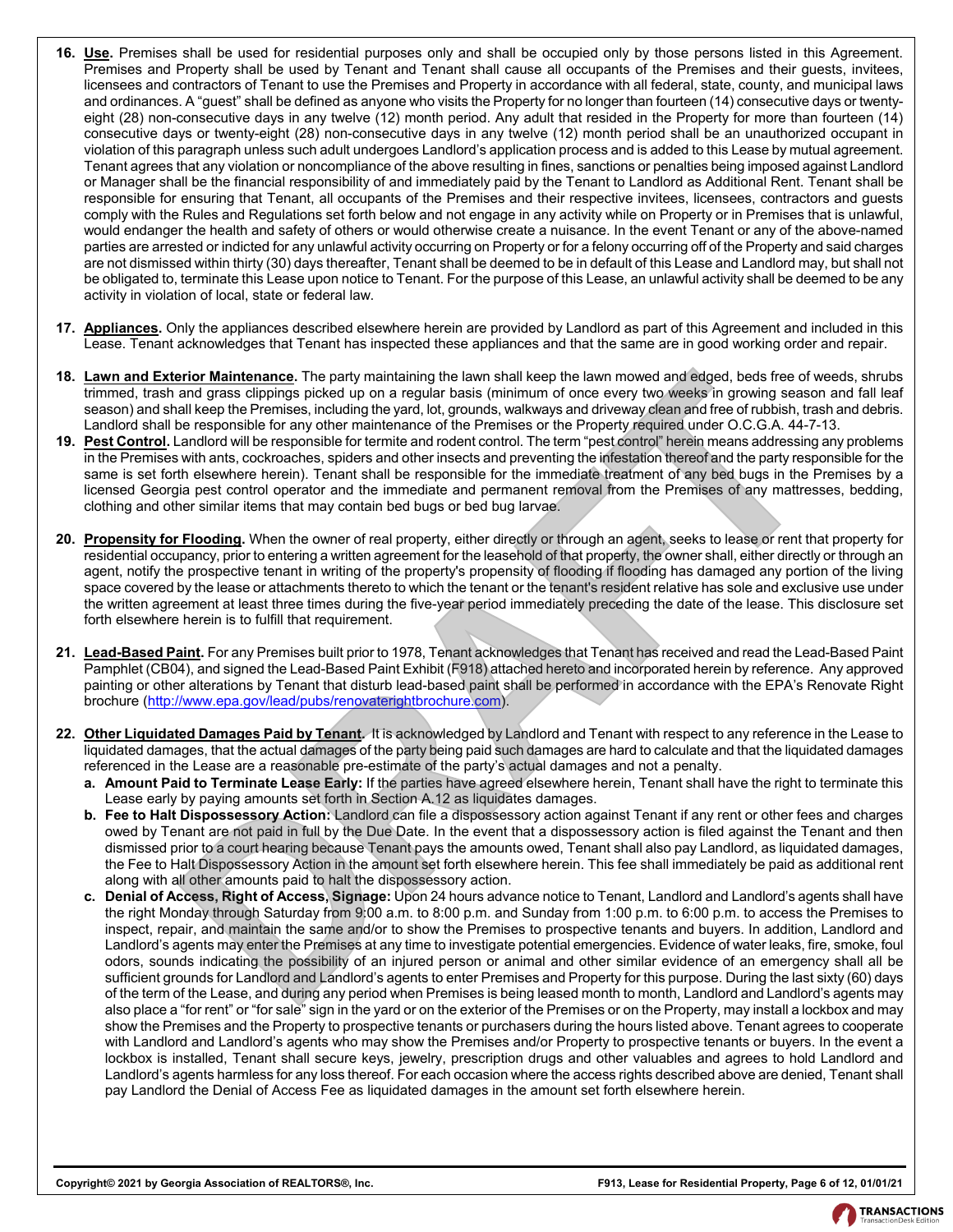- **d. Unauthorized Pet Charge:** Except for those Pets authorized by a Pet Addendum attached to this lease (if applicable), no other animals are authorized to be within the Premises. This includes, but is not limited to, animals which belong to guests or animals which are only staying temporarily. Should Landlord or Manager ever witness an unauthorized animal within the Premises, Tenant agrees to pay Landlord the Unauthorized Pet Charge as liquidated damages in the amount set forth elsewhere herein for each occasion where Landlord/Manager observed the unauthorized animal.
- **e. Unauthorized Smoking within Premises:** Many people are very sensitive to the smell of smoke whether cigarette, cigar, or any other substances and removing smoke odor is costly. If Tenant is NOT authorized to smoke within the Premises as set forth elsewhere herein and Landlord or Manager note that smoking has occurred within the Premises, Tenant agrees to pay Landlord the Unauthorized Smoking within the Premises charge as described elsewhere herein.
- **f. Utility Connection Charge:** In order for Landlord or Manager to perform an accurate Move-Out Condition Report (F910 or F912), utilities to the Premises need to be on. Should Tenant disconnect the utilities prior to the completion of the Move-Out Condition Report (F910 or F912), thereby interfering with Landlord's ability to perform a complete review of the Premises' condition, Tenant agrees to pay to Landlord the Utility Disconnect Fee as liquidated damages as set forth elsewhere herein.
- **23. Renewal Term.** Either party may terminate this Lease at the end of the term by giving the other party the Notice Not to Renew Lease Term. If neither party gives the required notice, the Lease will automatically renew as described elsewhere herein. If the Renewal Term paragraph calls for a percentage increase in the rental rate the rental charge for any Renewal Term shall be rounded up to the next \$5.00 increment. All other terms of the existing Lease shall remain the same. The additional term shall begin on the first day following the end of the preceding term unless either party gives notice to the other prior to end of the then current term of that party's decision to terminate the Lease at the end of the current term. If this Lease has not been terminated during the final renewal term, this Lease will continue on a month to month basis until the same is terminated in accordance with Georgia Law.

#### **24. Agency and Brokerage.**

- **a. Agency Disclosure:** In this Lease, the term "Broker" shall mean a licensed Georgia real estate broker or brokerage firm and, where the context would indicate, the Broker's affiliated licensees and employees. No Broker in this transaction shall owe any duty to Tenant or Owner/Landlord greater than what is set forth in their brokerage engagements and the Brokerage Relationships in Real Estate Transactions Act, O.C.G.A. § 10-6A-1 et. seq.; The Broker(s) that are party(s) to this Agreement are representing the Landlord and/or Tenant.
- **b. Brokerage:** The Broker(s) identified herein have performed valuable brokerage services and are to be paid a commission pursuant to a separate agreement or agreements. Unless otherwise provided for herein, the Listing Broker will be paid a commission by the Landlord, and the Leasing Broker will receive a portion of the Listing Broker's commission pursuant to a cooperative brokerage agreement.
- **25. Material Relationship Disclosure.** For the purposes of this Agreement, a material relationship shall mean any actually known personal, familial, or business relationship between the broker or the broker's affiliated licensees and a client which would impair the ability of the broker or affiliated licensees to exercise fair and independent judgment relative to another client. Any such material relationship will be disclosed in Material Relationship Paragraph above.
- **26. Disclosure of Ownership and Agents.** At or before the commencement of a tenancy, the Landlord or an agent or other person authorized to enter into a rental agreement on behalf of the Landlord shall disclose to Tenant in writing the names and addresses of the following persons:
	- **a. Owner.** The owner of record of the Premises or a person authorized to act for and on behalf of the owner for the purposes of serving of process and receiving and receipting for demands and notice; and (b) The person authorized to manage the Premises. These Parties are named in the Owner Disclosure and Manager Disclosure Paragraph of this Agreement. In the event of a change in any of the names and addresses required to be contained in such statement, the Landlord shall advise Tenant of the change within thirty (30) days after the change either in writing or by posting a notice of the change in a conspicuous place on the Property.
- **b. Manager.** If no Manager is identified in the Manager Disclosure Paragraph above, the Owner shall be deemed to be self-managing the Premises and shall be deemed the Landlord for all purposes herein. If a Manager is identified in Manager Paragraph above as the Manager hereunder, Manager is authorized to manage the Premises on behalf of the Landlord and exercise any and all of the rights and powers granted in this Agreement to Landlord. In such event, Tenant shall communicate with Landlord through the Manager and rely on the notices and communications of Manager as having been fully authorized by Landlord. Manager shall have no rights, duties, obligations or liabilities greater than what is set forth in the Management Agreement between Owner and Manager, a copy of which is incorporated herein by reference. No real estate broker or the broker's affiliated licensees shall be deemed to be responsible for any aspect of managing the Property unless the Broker is identified as the Manager herein and has agreed to serve in that capacity. Any Broker serving as the Manager shall have the authority to either execute this Lease on behalf of Landlord as Landlord's managing agent or to execute this Lease as Manager itself if so authorized by Owner. It shall be presumed that any Manager executing this Lease as a Landlord or as the agent of the Landlord has the authority to do so. **hrekarage**<br> **hrekarage**: In this Lease, the term "Broker" shall mean a licensed Georgia Law.<br> **Holosure:** In this Lease, the term "Broker" shall mean a licensed Georgia real estate broker or brokerage fectors. Heliosure:

## **C. OTHER TERMS AND CONDITIONS**

## **1. Default.**

- **a. Default Generally:** Tenant shall be in default of this Lease upon the occurrence of any of the following:
	- (1) Tenant fails to abide by any of the terms and conditions of this Lease.
	- (2) Tenant files a petition in bankruptcy (in which case this Lease shall automatically terminate and Tenant shall immediately vacate the Premises leaving it in the same condition it was in on the date of possession, normal wear and tear excepted).
	- (3) Tenant fails to timely pay rent or other amounts owed to Landlord under this Lease.
	- (4) Tenant fails to reimburse Landlord for any damages, repairs and costs to the Premises or Property (other than normal wear and tear) caused by the actions, neglect or intentional wrongdoing of Tenant or members of Tenant's household and their invitees, licensees and guests.

**Copyright© 2021 by Georgia Association of REALTORS®, Inc. F913, Lease for Residential Property, Page 7 of 12, 01/01/21**

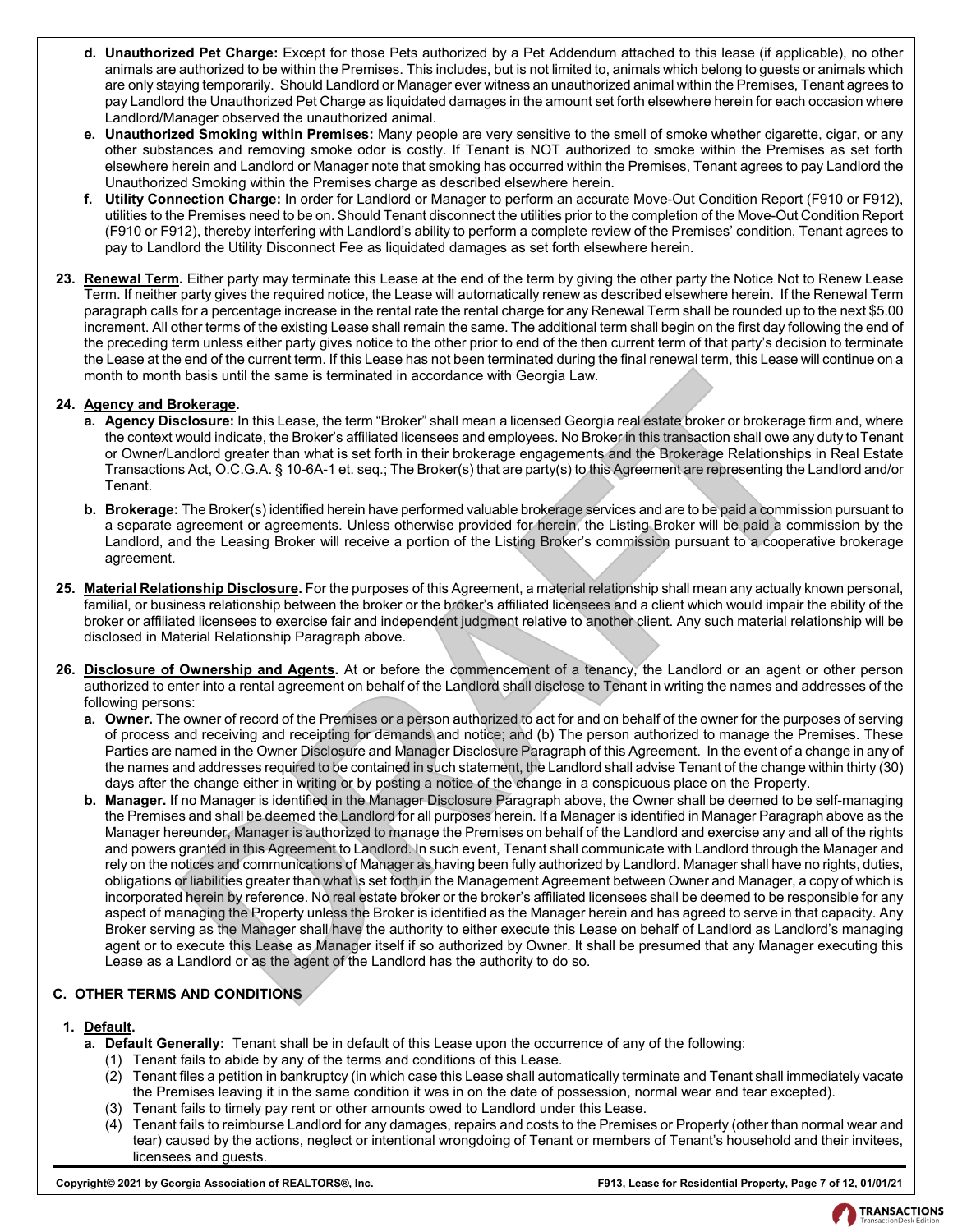- (5) Prior to the end of the Lease, Tenant either moves out of the Premises or shuts off any of the utilities serving the Premises without the consent of Landlord.
- **b. Effect of Default:** If Tenant defaults under any term, condition or provision of this Lease, Landlord shall have the right to terminate this Lease by giving notice to Tenant and pursue all available remedies at law or in equity to remedy the default. All rent and other sums owed to Landlord through the end of the Lease term shall immediately become due and payable upon the termination of the Lease due to the default of Tenant. Such termination shall not release Tenant from any liability for any amount due under this Lease. All rights and remedies available to Landlord by law or in this Lease shall be cumulative and concurrent. Notwithstanding anything to the contrary contained herein, in the event of a non-monetary default by Tenant that is reasonably capable of being cured, Landlord shall give Tenant notice of the same and a three (3) day opportunity to cure the default.

## **2. Tenant's Responsibilities.**

- **a. Repairs and Maintenance:** Tenant has inspected Premises and acknowledges that it is in good condition, free of defects and fit for residential occupancy. Tenant shall promptly notify Landlord of any dangerous condition or need for maintenance existing in Premises or on the Property. Upon receipt of notice from Tenant, Landlord shall, within a reasonable time period thereafter, repair the following: (1) all defects in Premises or Property which create unsafe living conditions or render Premises untenable; and (2) to the extent required by state law, such other defects which, if not corrected, will leave Premises or Property in a state of disrepair. Except as provided above, Tenant agrees to maintain Premises in the neat, sanitary and clean condition free of trash and debris. All of Tenant's trash shall be kept in designated trash containers and removed from the Premises at least once each week. Tenant obligation to maintain the Premises includes, but not limited to, replacing any light bulbs which fail during the Lease Term and regularly changing HVAC filters. Tenant shall be responsible for any clogged plumbing within the Premises. Landlord shall be responsible for all other plumbing issues between the Premises and the street or the Premises and the septic tank or in any plumbing line outside of the Premises which exclusively serves the Premises. Tenant shall be responsible for any damages to the Premises and/or Property caused by Tenant's abuse or neglect of the Premises/Property. Any expenses incurred by Landlord to remedy any violations of this provision shall be paid by Tenant to Landlord as additional rent within fourteen (14) days of the receipt of an invoice from Landlord. If Tenant submits a service request or repair request to Landlord, and the contractor responding to this request on behalf of Landlord determines that the item is working correctly, Tenant agrees to reimburse Landlord for the amount for the contractor's invoice. susse between the Premises and the street or the Premises and the septic tank or in any bumbin line<br>sinck between the Premises Tenant Shall be responsible for any damages to the Premises and<br>shall be columbly serves the Pr
- **b. Smoke Detector:** Tenant acknowledges that Premises is equipped with a smoke detector(s) that is in good working order and repair. Tenant agrees to be solely responsible to check the smoke detector every thirty (30) days and notify Landlord immediately if the smoke detector is not functioning properly.
- **c. Freezing of Pipes:** To help in preventing the freezing of pipes, Tenant agrees that when the temperature outside falls below 32F, Tenant shall: (1) leave the thermostat regulating the heat serving Premises in an "on" position and set to a minimum of 60°F; and (2) leave the faucets dripping.
- **d. Mold and Mildew:** Tenant acknowledges that mold and/or mildew can grow in any portion of the Premises or Property that are exposed to elevated levels of moisture and that some forms of mold and mildew can be harmful to their health. Tenant therefore agrees to regularly inspect the Premises for mold and/or mildew and immediately report to Landlord any water intrusion problems mold and/or mildew (other than in sinks, showers, toilets and other areas designed to hold water or to be wet areas). Tenant shall not block or cover any heating, ventilation, or air conditioning ducts located in the Premises. Tenant acknowledges having read the "A Brief Guide to Mold, Moisture in Your Home" found at www.epa.gov and shall follow the recommendations contained herein.
- **e. Access Codes:** Landlord shall provide Tenant with all access codes to all entrance gates and security systems, if any, located on the Premises or the Property. Within three (3) business days of vacating the property Tenant will provide Landlord with all access that are currently in use for entrance gates and security systems located on the Premises or the Property.
- **f. Premises Part of Community Association:** If the Premises or a part of the Property are subject to either a Declaration of Condominium, a Declaration of Covenants, Conditions and Restrictions, rules and regulations adopted pursuant to the Declaration and/or other similar documents (hereinafter collectively "C.A. Documents"). Tenant agrees to strictly comply with all use and occupancy restrictions contained therein in using the Premises and the Property. In the event any fine or specific assessment is levied against the Premises or the Owner thereof as a result of Tenant violating the use and occupancy restrictions set forth in the C.A. Documents, Tenant shall immediately pay the same to Landlord as additional rent.
- **3. Rules and Regulations.** Tenant shall be responsible for violations of these Rules and Regulations caused by Tenant, any occupant of the Premises and their guests, invitees, licensees and contractors.
	- **a.** Tenant is prohibited from adding, changing or in any way altering locks installed on the doors of the Premises without prior written permission of Landlord which permission shall not be unreasonably withheld; provided that, Tenant provides Landlord with a key or current code thereto, as the case may be, and uses a type and make of lock approved by Landlord.
	- **b.** Motor vehicles shall only be parked on the paved portions of the Premises and the Property intended for use as parking spaces and whose use is not reserved to others.
	- **c.** Motor vehicles with expired or missing license plates, non-operative vehicles and vehicles which drip oil or antifreeze shall not be parked or kept on the Premises or the Property.
	- **d.** No waterbeds shall be used on the Premises or Property without the prior written consent of the Landlord.
	- **e.** Tenant shall not shower in a shower which does not have a fully operational shower curtain or shower enclosure.
	- **f.** No space heaters or window air conditioning units shall be used to heat or cool Premises except with the written consent of Landlord.
	- **g.** Tenant shall comply with all posted rules and regulations governing the use of any recreational facilities, if any, located on the Premises or Property.
	- **h.** Tenant shall only skateboard, skate, rollerblade or bicycle on paved portions of the Premises or Property and while wearing proper safety equipment.

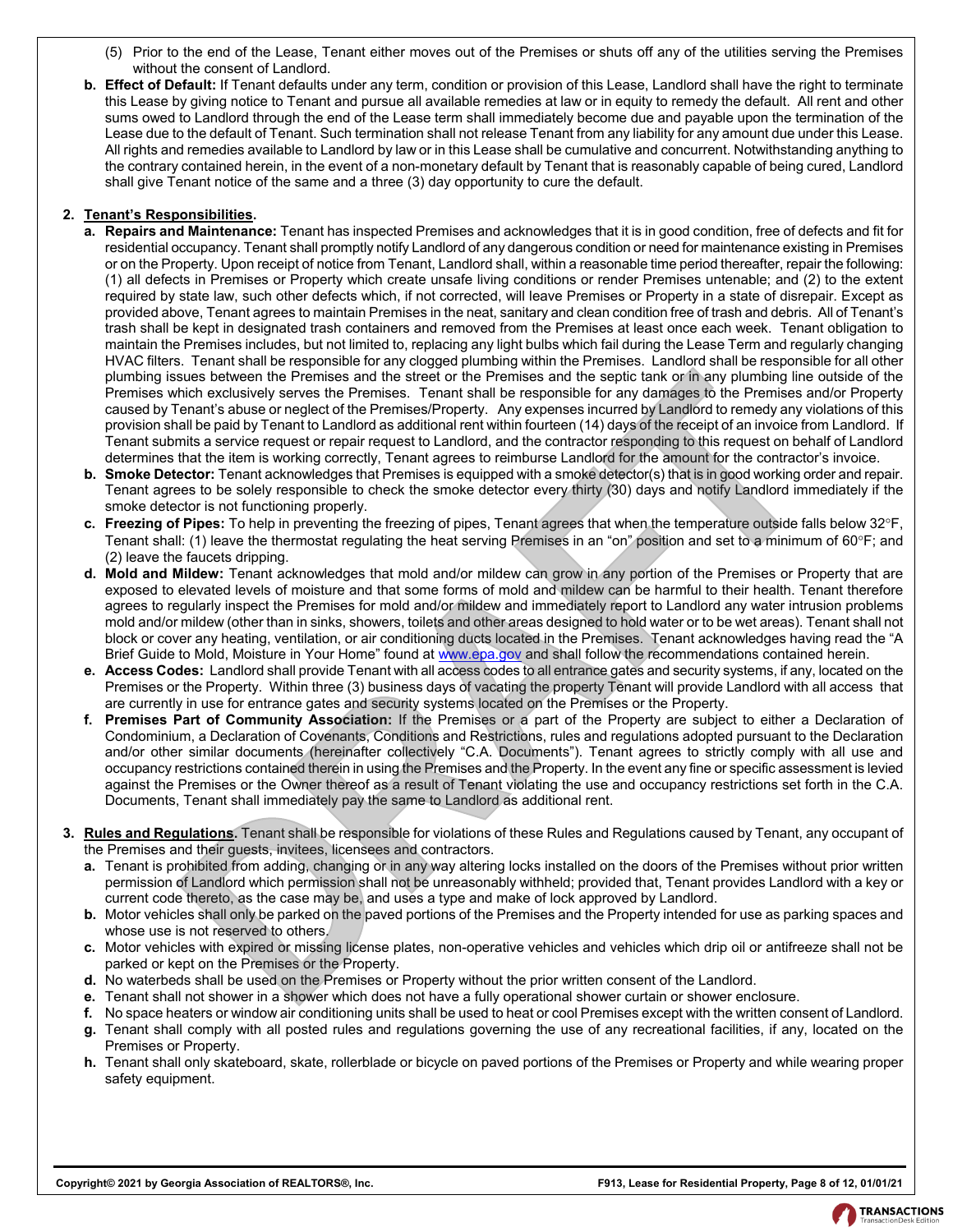- **i.** Tenant shall be prohibited from improving, altering or modifying the Premises or Property (including painting and landscaping) during the term of this Agreement without the prior written consent of the Landlord. Any improvements, alterations or modifications approved by Landlord shall be deemed to be for the sole benefit of Tenant and Tenant expressly waives all rights to recover the cost or value of the same. Landlord shall have the right but not the obligation to condition the approval of requested modifications on Tenant removing the same prior to the end of the Lease Term and restoring the affected area to a condition equal to or better than it was prior to the modification.
- **j.** No window treatments currently existing on any windows shall be removed or replaced by Tenant without the prior written consent of Landlord. No sheets, blankets, towels, cardboard, newspaper or other make-shift temporary window treatments shall be used on the Premises or Property.
- **k.** Other than normal household goods in quantities reasonably expected in normal household use, no goods or materials of any kind or description which exceed the normal structural weight loads for the Premises or Property, are combustible or would increase fire risk or increase the risk of other injuries or casualties, shall be kept or placed on the Premises or Property.
- **l.** No nails, screws or adhesive hangers except standard picture hooks, shade brackets and curtain rod brackets may be placed in walls, woodwork or any part of the Premises or Property.
- **m.** Tenant shall not engage in any behavior in the Premises or on the Property, including, but not limited to, yelling, screaming, playing loud music, playing the television at an excessive volume that unreasonably disturbs other tenants in the sole, reasonable opinion of Landlord constitutes a nuisance.
- **n.** All appliances, equipment and systems on or serving the Premises shall only be used in accordance with the manufacturer's operating instructions.
- **o.** Tenant shall not flush down a toilet any sanitary napkins, paper towels, diapers or other item not intended to be disposed of in a toilet.
- **p.** The Premises shall only be used for residential purposes. No trade or business uses shall be permitted except with the prior written consent of Landlord and provided that such use is permitted under applicable zoning laws.
- **q.** Any product or material that is a potential environmental hazard shall only be disposed of in accordance with all applicable federal laws and regulations.
- **r.** Tenant shall not use the Premises or any portion of Landlord's property outside of the Premises for any use or purpose that constitutes a nuisance or attractive nuisance, as determined in the reasonable discretion of Landlord, or materially increases the potential liability or risk of claims against Landlord or Landlord's agents, including, but not limited to, placing a trampoline or aboveground swimming pool on the Premises or on Landlord's property outside of the Premises without the prior written permission of Landlord (excluding a baby pool; provided, that the same is emptied of water at all times when an adult is not present at the baby pool).
- **4. Personal Property Loss and Personal Injury; Statute of Limitations.** Storage of personal property by Tenant in Premises or in any other portion of Property shall be at Tenant's sole risk. Tenant has been advised to obtain renter's insurance that provides comprehensive insurance for damage to or loss of Tenant's personal property. Tenant agrees to look solely to Tenant's insurance carrier for reimbursement of losses resulting from such events and hereby indemnifies and agrees to hold Landlord harmless from any claims, causes of action or damages relating to the same. Landlord shall have no responsibility or liability for Tenant's personal property. Any and all claims of Tenant and other occupying the Premises pursuant to the Lease for property damage and/or personal injury sounding in breach of contract and/or tort shall be brought within one (1) year of the date of the damage and/or injury or shall be extinguished.

## **5. Disclaimer.**

- **a. General:** Tenant and Landlord acknowledge that they have not relied upon any advice, representations or statements of Brokers and waive and shall not assert any claims against Brokers involving the same. Tenant and Landlord agree that no Broker shall have any responsibility to advise Tenant and/or Landlord on any matter including but not limited to the following except to the extent Broker has agreed to do so in a separately executed Property Management Agreement: any matter which could have been revealed through a survey, title search or inspection of Property or Premises; the condition of the Premises or Property, any portion thereof, or any item therein; building products and construction and repair techniques; the necessity of any repairs to Premises or Property; mold; hazardous or toxic materials or substances; termites and other wood destroying organisms; the tax or legal consequences of this transaction; the availability and cost of utilities or community amenities; any condition(s) existing off the Premises and Property which may affect the Premises or Property; and the uses and zoning of the Premises and Property whether permitted or proposed. Tenant and Landlord acknowledges that Broker is not an expert with respect to the above matters and that, if any of these matters or any other matters are of concern, Tenant should seek independent expert advice relative thereto. Tenant and Landlord acknowledge that Broker shall not be responsible to monitor or supervise any portion of any construction or repairs to the Premises or Property and such tasks clearly fall outside the scope of real estate brokerage services. no. Analy to the the termines are the terminal property. The three contents in the formulation of the second of the second of the second of the second of the second of the second of the second of the second of the second o
- **b. Construction Disclaimer:** Tenant acknowledges that the Premises, or portions thereof, may have been constructed at times when different and less stringent building codes were in place. Tenant shall not assume that the Premises or Property are energy efficient or contain products or features designed to protect residents against injuries or damage that might exist if the Premises and Property had been constructed in accordance with all current building codes.
- **c. Neighborhood Conditions:** Tenant acknowledges that in every neighborhood there are conditions which different tenants may find objectionable. It shall be Tenant's duty to become acquainted with any present or future neighborhood conditions which could affect the Premises or Property including without limitation land-fills, quarries, high-voltage power lines, cemeteries, airports, stadiums, odor producing factories, crime, schools serving the Premises and Property, political jurisdictional maps and land use and transportation maps and plan. If Tenant is concerned about the possibility of a registered sex offender residing in a neighborhood, or if Meth is known to have been manufactured in the house, in which Tenant is interested, Tenant should review the Georgia Violent Sex Offender Registry available on the Georgia Bureau of Investigation Website at **[www.gbi.georgia.gov](http://www.gbi.georgia.gov/)** and the National Clandestine Laboratory Register – Georgia at **[www.dea.gov](http://www.dea.gov/) .**

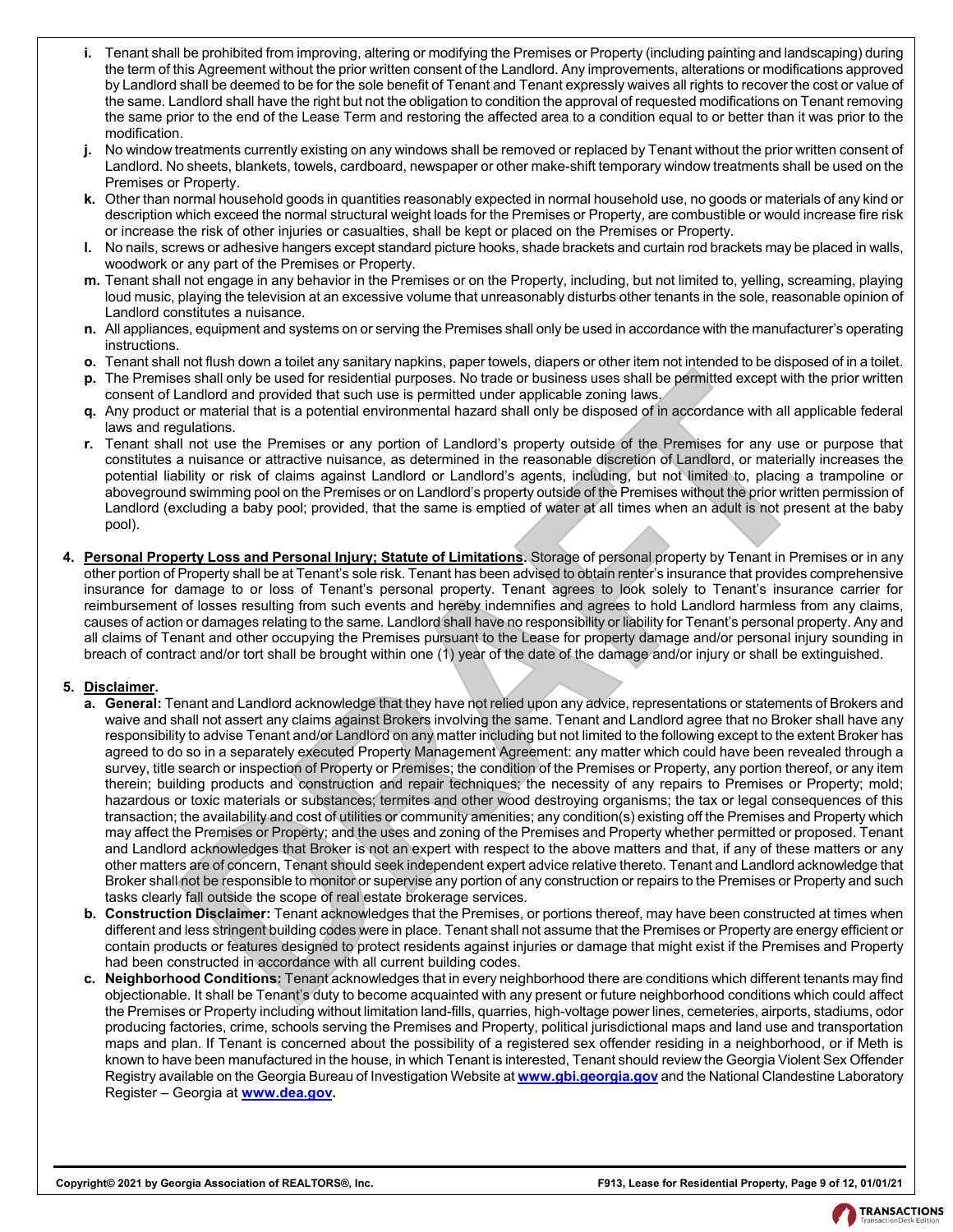## **6. Miscellaneous.**

- **a. Time of Essence:** Time is of the essence of this Lease.
- **b. No Waiver:** Any failure of Landlord to insist upon the strict and prompt performance of any covenants or conditions of this Lease or any of the Rules and Regulations set forth herein shall not operate as a waiver of any such violation or of Landlord's right to insist on prompt compliance in the future of such covenant or condition, and shall not prevent a subsequent action by Landlord for any such violation. No provision, covenant or condition of this Lease may be waived by Landlord unless such waiver is in writing and signed by Landlord.
- **c. Definitions:** Unless otherwise specifically noted, the term "Landlord" as used in this Lease shall include its representatives, heirs, agents, assigns, and successors in title to Property and the term "Tenant" shall include Tenant's heirs and representatives. The terms "Landlord" and "Tenant" shall include singular and plural, and corporations, partnerships, companies or individuals, as may fit the particular circumstances. The term "Binding Agreement Date" shall mean the date that this Lease has been signed by the Tenant and Landlord and a fully signed and executed copy thereof has been returned to the party making the offer to lease.
- **d. Joint and Several Obligations:** The obligations of Tenant set forth herein shall be the joint and several obligations of all persons occupying the Premises.
- **e. Entire Agreement:** This Lease and any attached addenda and exhibits thereto shall constitute the entire Agreement between the parties and no verbal statement, promise, inducement or amendment not reduced to writing and signed by both parties shall be binding.
- **f. Attorney's Fees, Court Costs and Costs of Collection:** Whenever any monies due hereunder are collected by law or by attorney at law to prosecute such an action, then both parties agree that the prevailing party will be entitled to reasonable attorney's fees, plus all court costs and costs of collection.
- **g. Indemnification:** Tenant agrees to indemnify and hold Landlord, Broker and Manager harmless from and against any and all injuries, damages, losses, suits and claims against Landlord, Broker and/or Manager arising out of or related to: (1) Tenant's failure to fulfill any condition of this Lease; (2) any damage or injury happening in or to the Premises and the Property or to any improvements thereon as a result of the acts or omissions of Tenant or Tenant's family members, invitees or licensees; (3) Tenant's failure to comply with local, state or federal law; (4) any judgment, lien or other encumbrance filed against the Premises or Property as a result of Tenant's actions and any damage or injury happening in or about the Premises or Property to Tenant or Tenant's family members, invitees or licensees (except if such damage or injury is caused by the intentional wrongful acts of Landlord or Broker); (5) failure to maintain or repair equipment or fixtures, where the party responsible for their maintenance uses commercially reasonable efforts to make the necessary repairs and Tenant covenants not to sue Landlord, Broker or Manager with respect to any of the abovereferenced matters. In addition to the above Tenant agrees to hold Broker and Manager harmless from and against Owner of the Property not paying or keeping current with any mortgage, property taxes or home owners association fee's on the Property or not fulfilling the Owner's obligations under this lease. For the purpose of this paragraph, the term "Broker" shall include Broker and Broker's affiliated licensees, employees and if Broker is a licensed real estate brokerage firm, then officers, directors and owners of said firm. and uses of tusher of demand and had Landlerd. Broker and Manager harmless from and against any<br>action. Tenant agrees is independented and Manager terms and against any<br>species, such and claims against Landlerd, Broker and
- **h. Keys:** Landlord may release keys to or open the Premises to any of the occupants listed herein.
- **i. Waiver of Homestead Rights:** Tenant for himself and his family waives all exemptions or benefits under the homestead laws of Georgia.
- **j. Governing Law:** This Lease may be signed in multiple counterparts and shall be governed by and interpreted pursuant to the laws of the State of Georgia. This Lease is not intended to create an estate for years on the part of Tenant or to transfer to Tenant any ownership interest in the Premises or Property.
- **k. Security Disclaimer:** Tenant acknowledges that: (1) crime can occur in any neighborhood including the neighborhood in which the Premises and Property is located; and (2) while Landlord may from time to time do things to make the Premises and Property reasonably safe, Landlord is not a provider or guarantor of security in or around the Premises and / or the Property. Tenant acknowledges that prior to occupying Property, Tenant carefully inspected all windows and doors (including the locks for the same) and all exterior lighting and found these items: (a) to be in good working order and repair; and (b) reasonably safe for Tenant and Tenant's household and their invitees, licensees and guests knowing the risk of crime. If during the term of the Lease any of the above items become broken or fall into disrepair, Tenant shall give notice to Landlord of the same immediately.
- **l. Disclosure Rights:** Landlord may disclose information about Tenant to law enforcement officers, governmental officials and for business purposes.
- **m. Rental Application:** Only those people indicated on Tenant's rental application are permitted to reside at the Premises, with the exception of any minor children born to, or adopted by, Tenant. If it is later discovered that the information disclosed on rental application by Tenant was incomplete or inaccurate at the time it was given, Tenant shall be in default of this Lease and Landlord may pursue any and all of Landlord's remedies regarding said default.
- **n. Fair Housing Disclosure:** Landlord, Broker and Manager are committed to leasing and managing the Premises without regard to race, color, national origin, religion, handicap, familial status, sex, sexual orientation or gender identity.
- **7. Destruction of Property.** If flood, fire, storm, mold, other environmental hazards that pose a risk to the occupants' health, other casualty or Act of God shall destroy (or so substantially damage as to be uninhabitable) the Premises, rent shall abate from the date of such destruction. Landlord or Tenant may, by written notice, within thirty (30) days of such destruction, terminate this Lease, whereupon rent and all other obligations hereunder shall be adjusted between the parties as of the date of such destruction. If Premises is damaged but not rendered wholly untenable by flood, fire, storm, or other casualty or Act of God, rent shall abate in proportion to the percentage of Premises which has been damaged and Landlord shall restore Premises as soon as is reasonably practicable whereupon full rent shall commence. Rent shall not abate nor shall Tenant be entitled to terminate this Lease if the damage or destruction of Premises, whether total or partial, is the result of the negligence of Tenant or Tenant's household or their invitees, licensees, or guests.
- **8. Mortgagee's Rights.** Tenant's rights under this Lease shall at all times be automatically junior and subordinate to any deed to secure debt which is now or shall hereafter be placed on the Premises or Property. If requested, Tenant shall execute promptly any certificate that Landlord may request to effectuate the above.

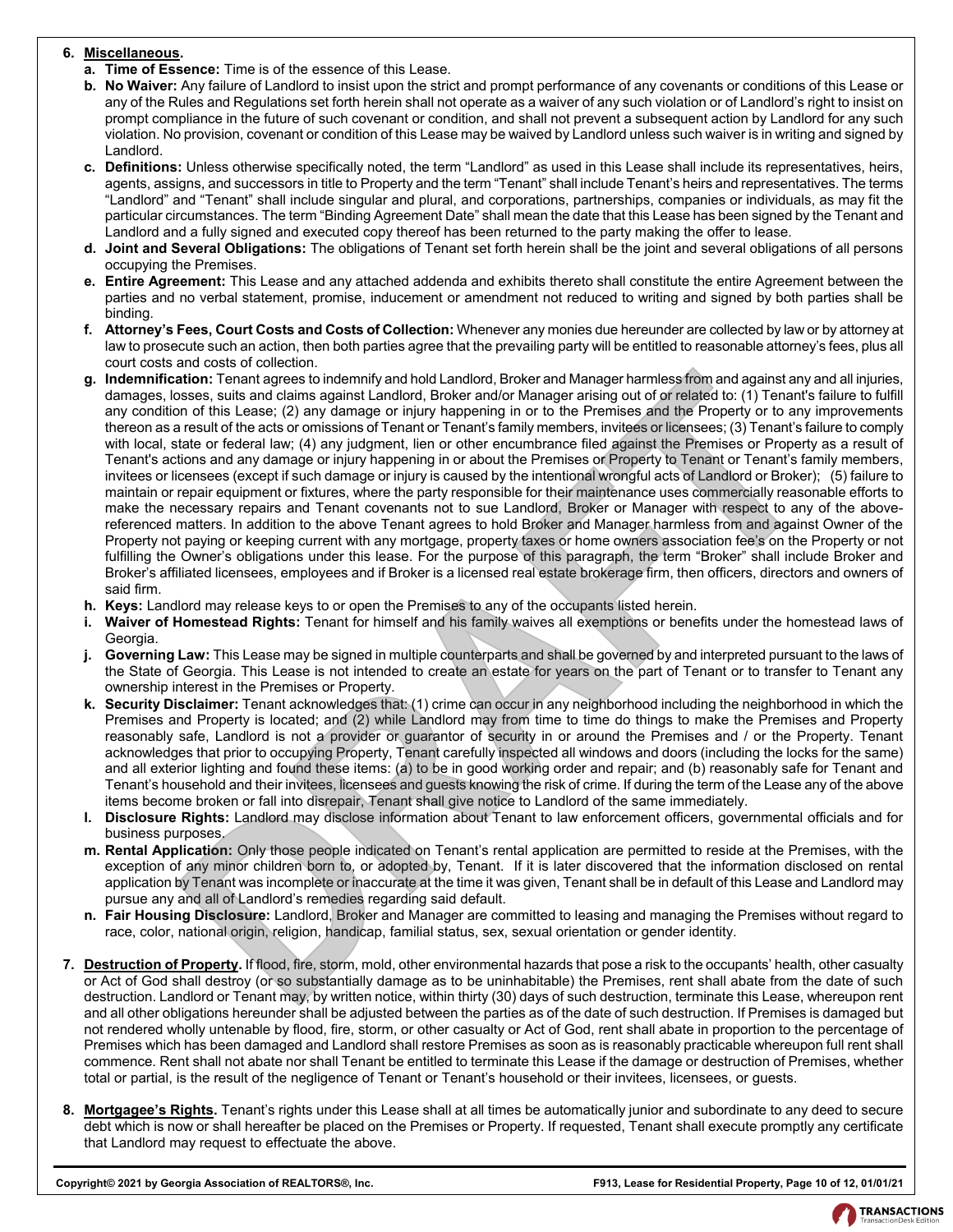- **9. GAR Forms.** The Georgia Association of REALTORS®, Inc. ("GAR") issues certain standard real estate forms. These GAR forms are frequently provided to the parties in real estate transactions. No party is required to use any GAR form. Since these forms are generic and written with the interests of multiple parties in mind, they may need to be modified to meet the specific needs of the parties using them. If any party has any questions about his or her rights and obligations under any GAR form, he or she should consult an attorney. Provisions in the GAR Forms are subject to differing interpretations by our courts other than what the parties may have intended. At times, our courts may strike down or not enforce provisions in our GAR Forms, as written. No representation is made that the GAR Forms will protect the interests of any particular party or will be fit for any specific purpose. The parties hereto agree that the GAR forms may only be used in accordance with the licensing agreement of GAR. While GAR forms may be modified by the parties, no GAR form may be reproduced with sections removed, altered or modified unless the changes are visible on the form itself or in a stipulation, addendum, exhibit or amendment thereto.
- **10. Additional Rules & Regulations.** In addition to the rules and regulations generally listed in this Agreement, the following additional rules also apply:
- **11. Beware of Cyber Fraud:** Fraudulent e-mails attempting to get you to wire money to criminal computer hackers are increasingly common in real estate transactions. Under this scam, computer hackers fraudulently assume the online identity of the actual mortgage lender, closing attorney and/or real estate broker with whom you are working in the real estate transaction. Posing as a legitimate company, they then direct you to wire money to them. In many cases, the fraudulent e-mail is sent from what appears to be the authentic web page of the legitimate company responsible for sending the wiring instructions. You should use great caution in sending or receiving funds based solely on wiring instructions sent to you by e-mail. Independently verifying the wiring instructions with someone from the company sending them is the best way to prevent fraud. In particular, you should treat as highly suspect any follow up e-mails you receive from a mortgage lender, closing attorney and/or real estate broker directing you to wire funds to a revised account number. Never verify wiring instructions by calling a telephone number provided along with a second set of wiring instructions since you may end up receiving a fraudulent verification from the computer hackers trying to steal your money. Independently look up the telephone number of the company who is supposed to be sending you the wiring instructions to make sure you have the right one. then direct you to wire money to them. In many cases, the franculation entail seart for the money of the control to the money to the money to the money to the money to the control the state of the control of the control of
- **12. Exhibits.** All exhibits attached hereto listed and selected below or referenced herein are made a part of this Lease. If any such exhibit conflicts with any preceding paragraph, said exhibit shall control:
	- $\Box$  Legal Description Exhibit (F807 or other) "
	- $\Box$  Owner's Property Disclosure Statement Exhibit (F907) "
	- $\Box$  Move In/Move Out Condition Report (F910) "
	- □ Move-In Inspection Report (F911) "
	- $\Box$  Lead-Based Paint Exhibit (F918) "
	- $\Box$  Pet Exhibit (F810) "
	- $\square$  Consent to Take Pictures and Video of Property Exhibit (F919) "
	- $\Box$  Required Renter's Insurance Exhibit (F920) "
	- $\Box$  Pool on Property Exhibit (F921) "
	- $\Box$  Other
	- $\Box$  Other
	- $\Box$  Other

**SPECIAL STIPULATIONS:** The following Special Stipulations, if conflicting with any exhibit, addendum, or preceding paragraph (including any changes thereto made by the parties), shall control:

**Additional Special Stipulations are attached.**